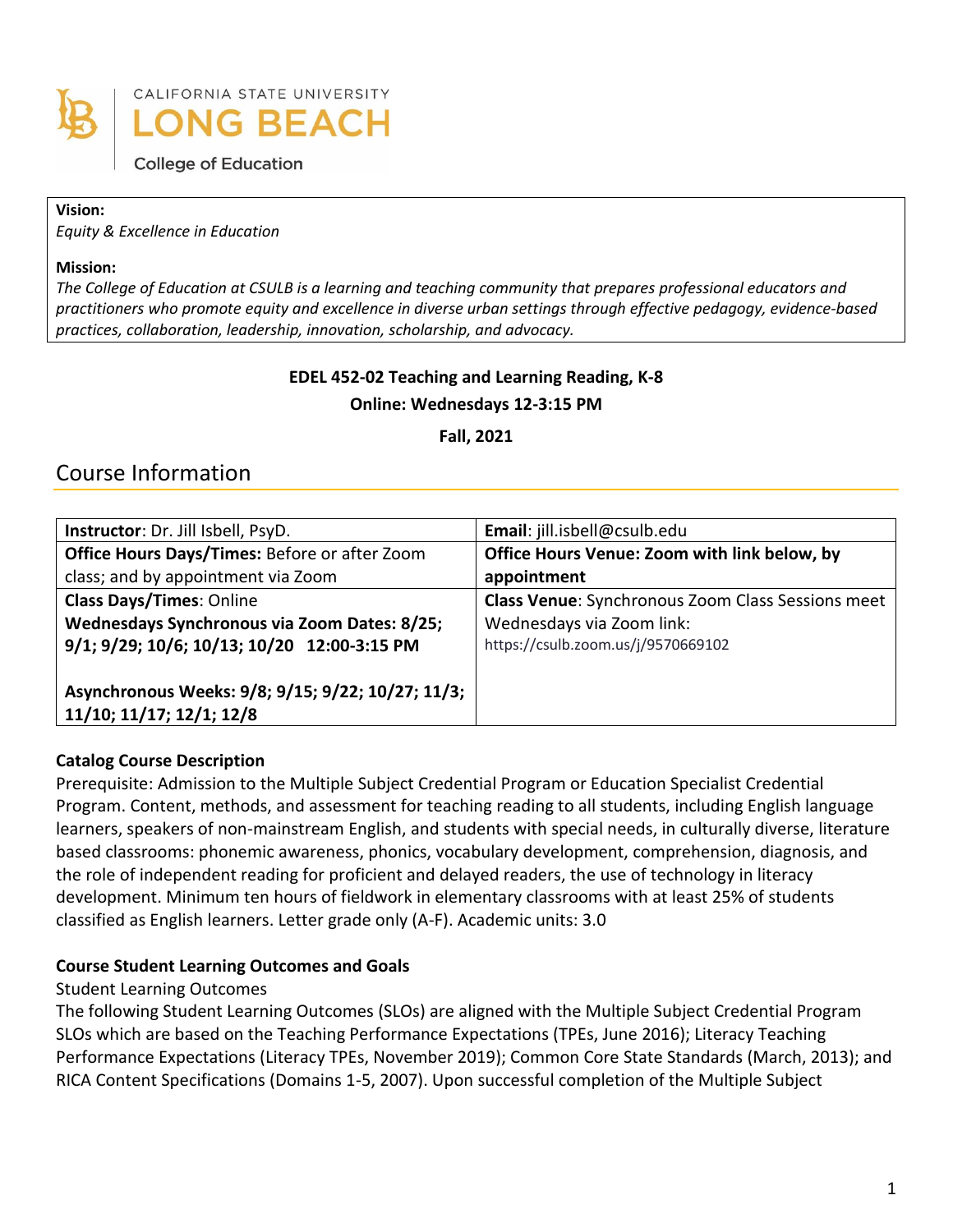Credential Program, students will demonstrate the following:

SLO 1-Lesson Design and Assessment

1.1 Written lesson plan that is clear, complete, and standards-based (TPE 3.1)

1.2 Lesson plan that includes an appropriate three-part objective (content, level of cognition, proving behavior) (TPEs 3.3, 4.1, 5.8)

1.3 Lesson plan that includes a formative assessment tool and clear plan for summative assessment that allows students to demonstrate mastery in a variety of ways (TPE 3.4, 5.1)

1.4 Lesson plan that includes a step-by-step approach to the instructional sequence, procedures aligned with the lesson objective and appropriate task analysis (TPE 4.4)

1.5 Include plans for engaging students, modeling, active participation, and checks for understanding (TPE 1.4, 1.8, 3.3, 4.7)

1.6 Lesson plan includes differentiated instruction (materials and/or proving behavior) for English Learners and at least one other identified subgroup at tiers 1 & 2 (TPE 1.4, 1.6, 3.5, 3.6, 4.4, 5.7, 5.8)

1.7 Lesson plan includes opportunities for students to actively think critically and work collaboratively (TPE 1.5, 4.6)

1.8 Lesson goals and instructional strategies are based on student learning needs (TPE 1.1, 3.2, 4.2)

1.9 Lesson plan incorporates appropriate and available technology (TPE 3.7, 3.8, 4.7, 4.8)

1.10 Design lessons that capitalize on and expand students' existing knowledge and language, and they draw on and expand students' interests and experiences (Literacy TPEs Theme #1-Meaning Making)

1.11 Recognize in lesson planning, instruction, and assessment practices that students' literacy needs may be affected and influenced by the students' prior schooling experiences, current level of foundational skills knowledge, the language of instruction, the relationship between the students' primary language and English (for English learners), and the students' prior content knowledge (Literacy TPEs Theme #5-Foundational Skills)

SLO 2-Lesson Implementation and Assessment

2.1 Lesson is taught in alignment with specified standards (TPE 4.3)

2.2 Objective/Learning Target is clearly communicated to all students (TPE 3.1, 3.2, 4.4)

2.3 Materials are prepared and utilized effectively (TPE 4.3)

2.4 Appropriate pacing is used to teach the lesson and monitor for student learning (TPE 1.5, 4.3, 4.4, 4.7)

2.5 A variety of questioning and active participation (overt and covert) strategies are used throughout the lesson (TPE 4.3)

2.6 The results of active participation strategies are used to make adjustments to the instruction (TPE 1.8, 5.1, 5.2)

2.7 Students are engaged in self-assessment (TPE 4.5, 5.3)

2.8 Uses appropriate wait time during questioning (1.5, 1.6)

2.9 Effectively implements appropriate and available technology (TPE 3.7, 3.8, 4.7, 4.8, 5.3)

2.10 Organize and manage differentiated literacy instruction and interventions to meet the needs of the full range of learners (Literacy TPEs)

2.11 Use formative assessment processes and multiple measures to determine students' progress towards the California English language arts and English language development standards and advance the learning of all students (Literacy TPEs)

SLO 3-Classroom Management and Environment

3.1 Teaches, reteaches, or reinforces rules, procedures, and routines (TPE 2.1, 2.2, 2.6)

3.2 Applies appropriate reinforcement techniques throughout the lesson (structure, approximation,

extinction, consequences) (TPE 2.3, 2.5)

3.3 Effectively implements proactive and positive classroom management techniques (TPE 2.1, 2.3, 2.5,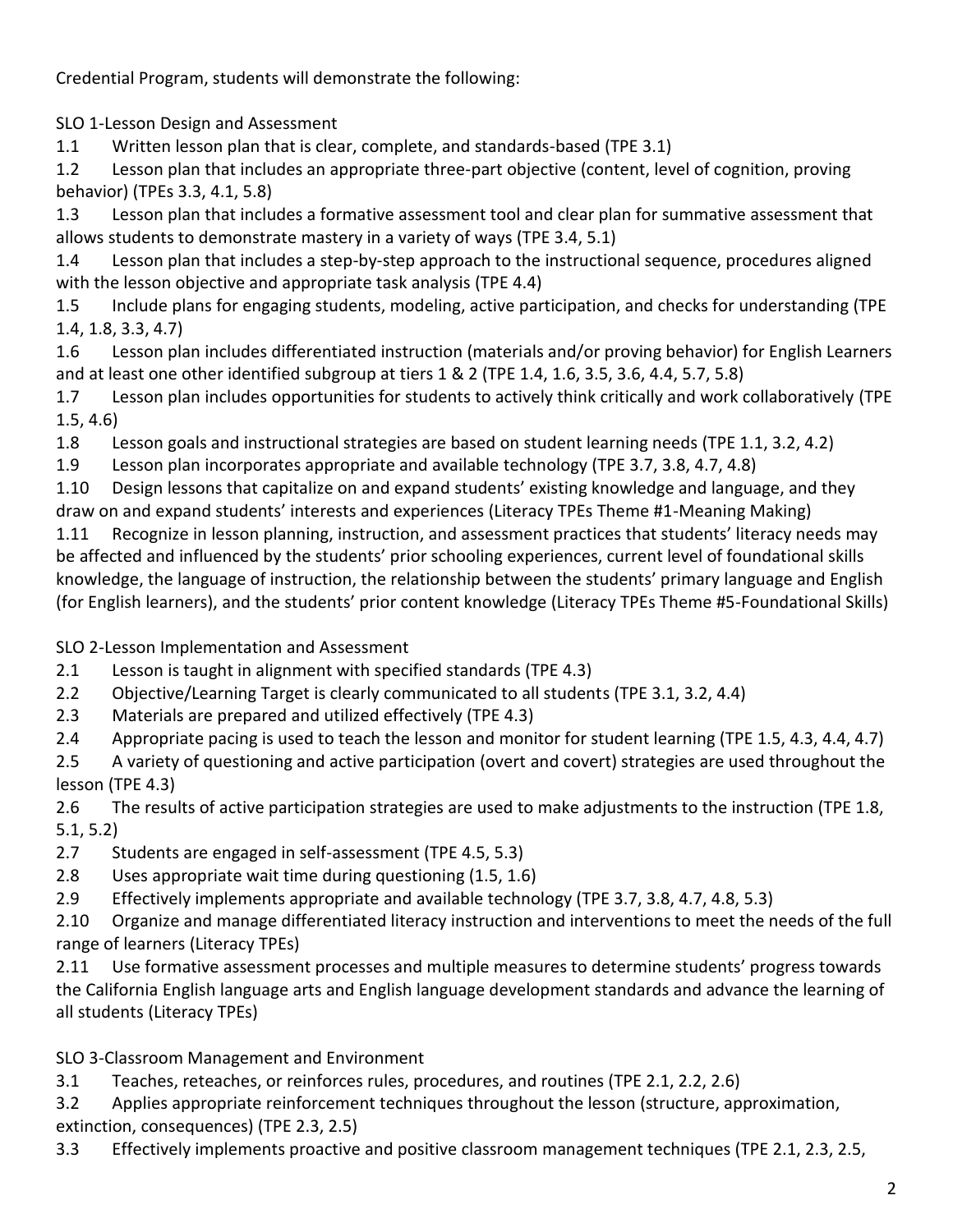# 2.6)

- 3.4 Implements appropriate strategies to maintain student motivation (TPE 1.3, 2.3, 2.5, 2.6)
- SLO 4-Professionalism
- 4.1 Arrives on-time and prepared to engage in instruction (TPE 6.8)
- 4.2 Conducts regular reflection on performance (TPE 6.1)
- 4.3 Establishes professional learning goals (TPE 6.3)
- 4.4 Learns to communicate effectively and collaborate with all stakeholders (other teachers,
- administrators, support staff, parents, community members) (TPE 6.4)

4.5 Models ethical conduct of teaching professionals, including use of technology and digital media (TPE 6.5, 6.6)

4.6 Learns how to engage with parents (TPE 1.2, 2.6, 5.5, 6.4) activity: how to show parents how to do a read-aloud

5. Outline of Subject Matter

I. Foundations for Teaching Reading (SLO 1)

- 1. historical issues in reading instruction
- 2. current issues in reading instruction
- 3. theoretical perspectives of teaching reading

4. using research-based effective strategies for teaching all children to read, including English language learners, speakers of non-mainstream English, and students with reading difficulties and students with dyslexia

- 5. lesson design, delivery, and reflection
- 6. universal design for learning (UDL)

II. Foundational Skills (SLOs 1 & 2; CCSS Reading Standards for Foundational Skills, K-5; RICA Domains 2 & 3; Literacy TPEs Theme #5-Foundational Skills)

- 1. language structure (phonology, morphology, semantics, syntax) and how English works
- 2. sound-symbol relationships (phonics, alphabetic principle)
- 3. phonological and phonemic awareness
- 4. word recognition and decoding
- 5. different types of words (sight words, single syllable, multisyllabic words)
- 6. fluency
- 7. print concepts
- 8. relationship between foundational skills and early reading development and students' reading needs
- 9. assessing, planning for, and explicitly teaching foundational skills and their applications

III. Meaning Making and Instructional Approaches (SLOs 1, 2 & 3; CCSS Reading Standards for Literature K–5, 6-8; RICA Domains 1, 4, & 5; Literacy TPEs Theme #1-Meaning Making)

1. narrative text structure and complex text of a variety of forms and organizational patterns (e.g., traditional texts, music, maps, graphica, graphics, charts, timelines, images, and multimodal text such as podcasts and videos).

- 2. literal, inferential, and critical comprehension
- 3. instructional approaches to teaching how to read strategically, analytically, and critically

4. application of knowledge of factors that affect meaning making (e.g., students' background knowledge and experiences (including cultural and linguistic funds of knowledge), language (including students' academic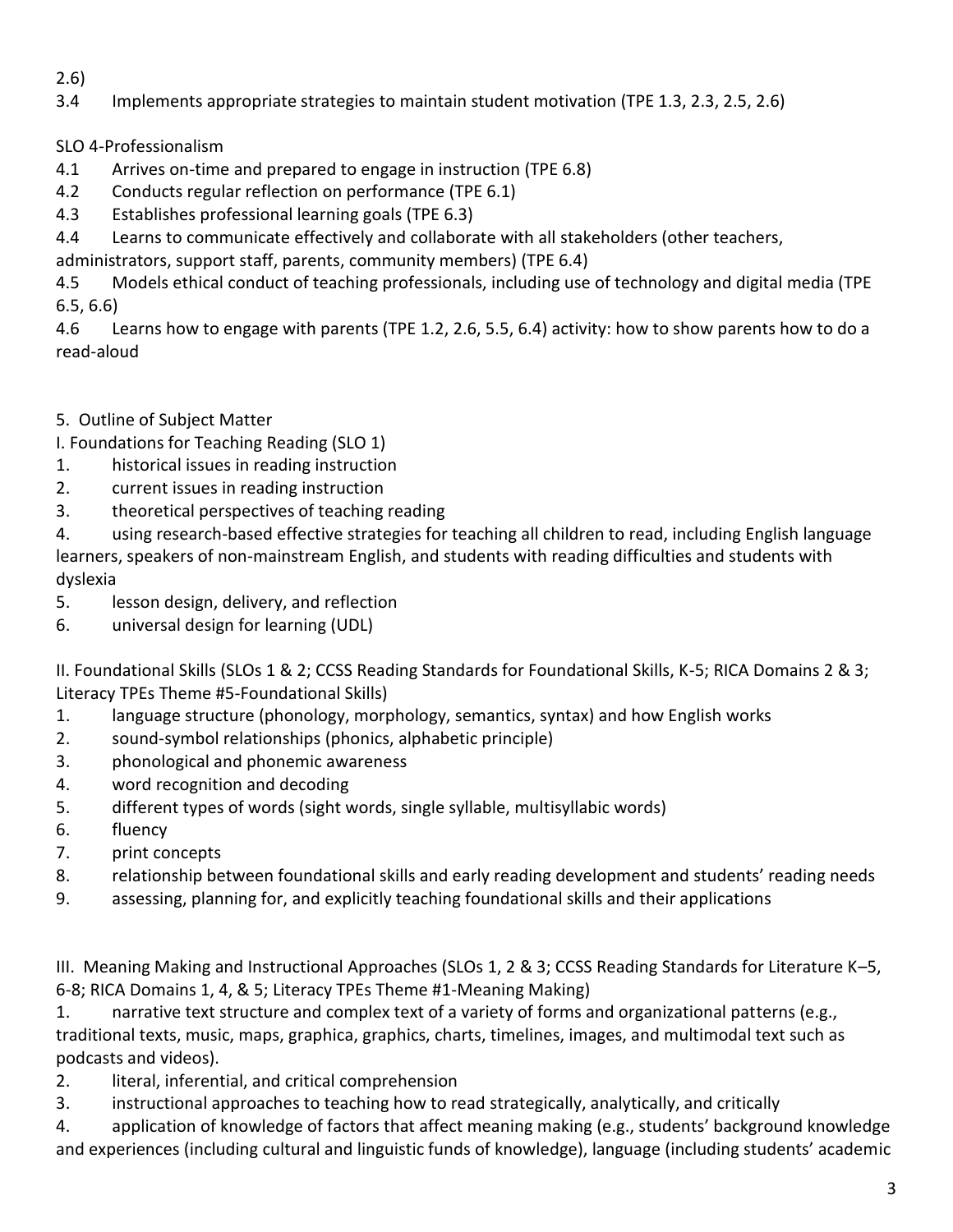language), and motivation (including connections to their daily lives and interests)

5. instructional approaches to teaching text structures of literature, and technology resources with varied levels of text complexity

6. plans for differentiated instruction for English learners, for students with reading difficulties including students with dyslexia, and for challenging students

7. using teaching strategies across the instructional cycle that promote meaning making as students engage with text as readers

8. aligning instructional materials with state standards (and district standards if available)

9. adapting instructional materials for students' diverse needs, including English learners' language levels, and special education students' needs.

10. assessing, planning for, and explicitly teaching meaning making

IV. Content Knowledge and Instructional Approaches (SLOs 1, 2 & 3; CCSS Reading Standards for Informational Text, K–5, 6-8; RICA Domains 1, 4, & 5; Literacy TPEs Theme #4-Content Knowledge)

1. reciprocal relationship between language and literacy development and content knowledge as well as the different literacy, linguistic, and cognitive demands of each discipline

2. informational text structure and complex text of a variety of forms and organizational patterns (e.g., traditional texts, music, maps, graphica, graphics, charts, timelines, images, and multimodal text such as podcasts and videos).

3. instructional approaches to teaching vocabulary and academic language through the use of wide reading of appropriate high-quality literature, informational, technical, and other texts in the discipline(s), rich oral language interactions, and context

4. opportunities for students to read purposefully and participate in discussion to build discipline-specific knowledge in the content areas.

5. using strategies for capitalizing on, connecting to, and extending students' background knowledge and language relevant to a particular text and/or discipline

6. promoting students' engagement in research, inquiry and project-based learning where and as appropriate to expand students' knowledge and pique their interest in the content

7. helping students understand the strengths and limitations of media and multiple information sources within the content discipline(s) and evaluate the credibility of information obtained through these sources

8. instructional approaches to teaching comprehension of informational texts, and technology resources with varied levels of text complexity

9. instructional approaches to teaching reading across content areas

10. assessing, planning for, and explicitly teaching content knowledge

11. aligning instructional materials with state standards (and district standards if available)

12. adapting instructional materials for students' diverse needs, including English learners' language levels, and special education students' needs.

13. plans for differentiated instruction for English learners, for students with reading difficulties, including students with dyslexia, and for challenging students

V. Formative Assessment, Diagnosis, and Evaluation of Reading Strengths and Needs (SLOs 2; RICA Domains 1,

2, 3, 4, & 5; Literacy TPEs)

- 1. designing a comprehensive assessment plan for a case study student
- 2. reading interests and concepts about reading
- 3. foundational skills (print concepts, phonological awareness, phonics and word recognition, and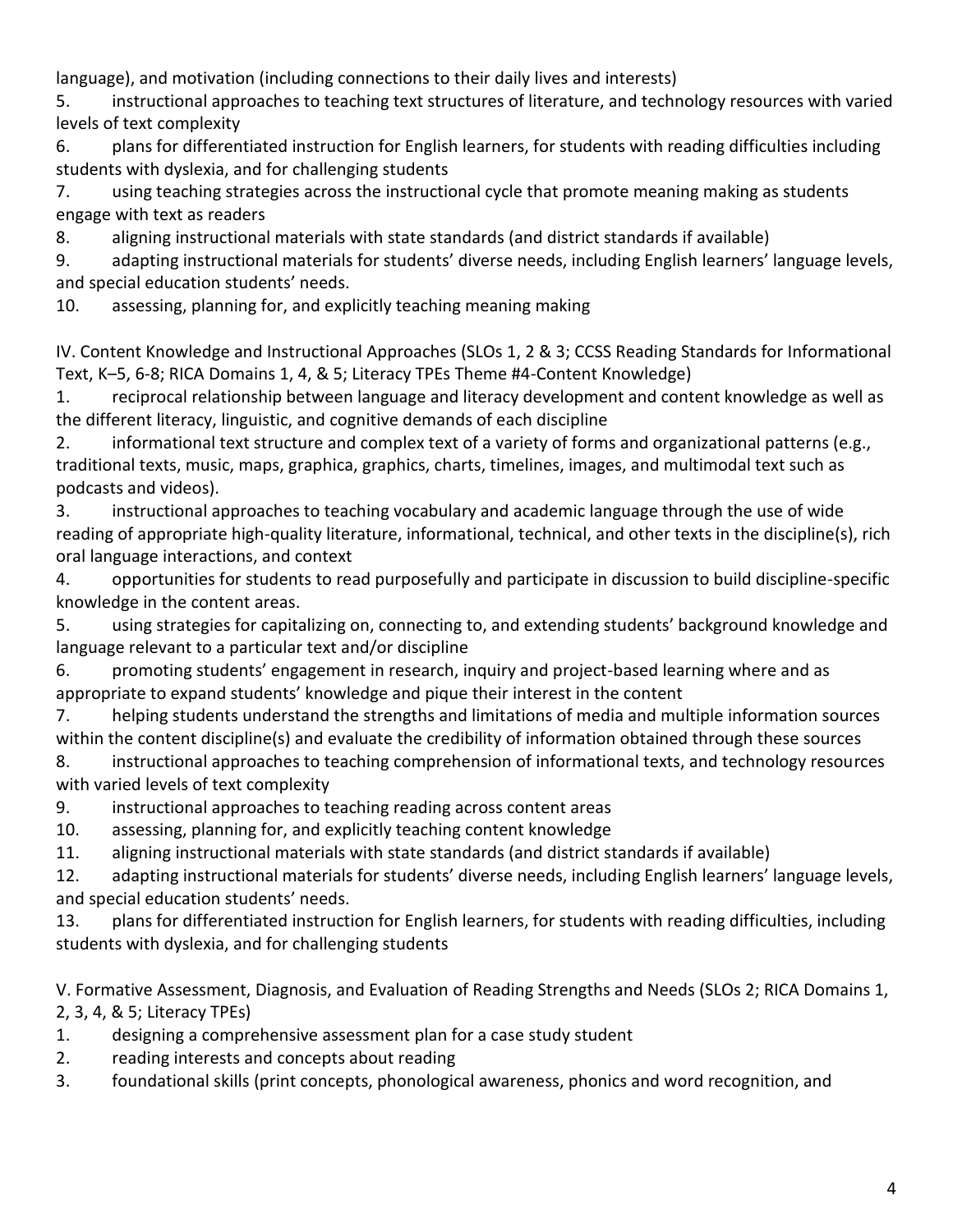fluency)

- 4. comprehension of literature and informational text
- 5. conducting assessments and analyzing assessment data during and after teaching
- 6. planning appropriate instruction based on identified reading needs

7. writing a case study report that includes background information about the case study student, reading strengths and needs, and targeted instruction to address the needs (i.e., instructional materials, instructional strategies, and ways to monitor student progress)

8. use formative assessment processes and multiple measures to determine students' progress towards the California English language arts and English language development standards and advance the learning of all students

9. Multi-tiered system of support (MTSS)

VI. Professionalism (SLO 4)

- 1. conducts regular reflection on lesson teaching and class activities
- 2. establishes professional learning goals in the course
- 3. learns to communicate effectively and collaborate with cooperating teachers about field work

4. models ethical conduct of teaching professionals, including use of technology and digital media in lesson teaching

5. learns how to engage with parents in supporting their children's reading development

VII. (Clinical 2: Hours completed after program admission, but before student teaching. These hours include fieldwork completed in pedagogy/methods courses.)

## **Required Texts/Course Materials:**

**Please note**: If you buy an early version of a textbook, the content and page numbers of the early version will be different from those of the current version as listed on this page. You are responsible for completing readings from the current version of the textbook as specified in the course syllabus.

- 1. Thompkins, G., 2014. Literacy for the 21<sup>st</sup> Century: A Balanced Approach ( $7<sup>th</sup>$  ed). Pearson.
- 2. Zarrillo, James J., 2017. Ready for RICA (4<sup>th</sup> ed). Pearson
- 3. Clay, Marie M., 2017. Running Records for Classroom Teachers (2<sup>nd</sup> ed). The Marie Clay Literacy Trust
- 5. California's Common Core Standards English Language Arts Literacy in History Social Studies Science, and [Technical Subjects](javascript://) [http://www.cde.ca.gov/be/st/ss/documents/finalelaccssstandards.pdf.](http://www.cde.ca.gov/be/st/ss/documents/finalelaccssstandards.pdf)
- 6. RICA Content Specifications [http://www.ctcexams.nesinc.com/pdf/rc\\_content\\_specs.pdf](http://www.ctcexams.nesinc.com/pdf/rc_content_specs.pdf)

## **About This Course/Teaching Philosophy/What to Expect**

This is a comprehensive and rigorous course that includes how to teach reading in a balanced literacy K-8 classroom. This course will cover how effective teachers integrate phonemic awareness, phonics, vocabulary development, and reading comprehension instruction and learning opportunities for all children in the classroom. By the end of the semester, teacher candidates will have learned how children learn to read, learning strategies for teaching reading, and the implications for how children learn. Teacher candidates will also learn testing and evaluation strategies that will provide insight into planning a reading program based on student strengths and areas of need. California content standards will be addressed, and all graded activities will be geared toward RICA and CA content standard learning.

As an instructor, I work to create a highly structured and organized environment. This methods course is a rigorous class with many assignments that are meant to facilitate learning the content and practicing what effective teachers use in actual classrooms. Each week, you will know what to expect through checklists and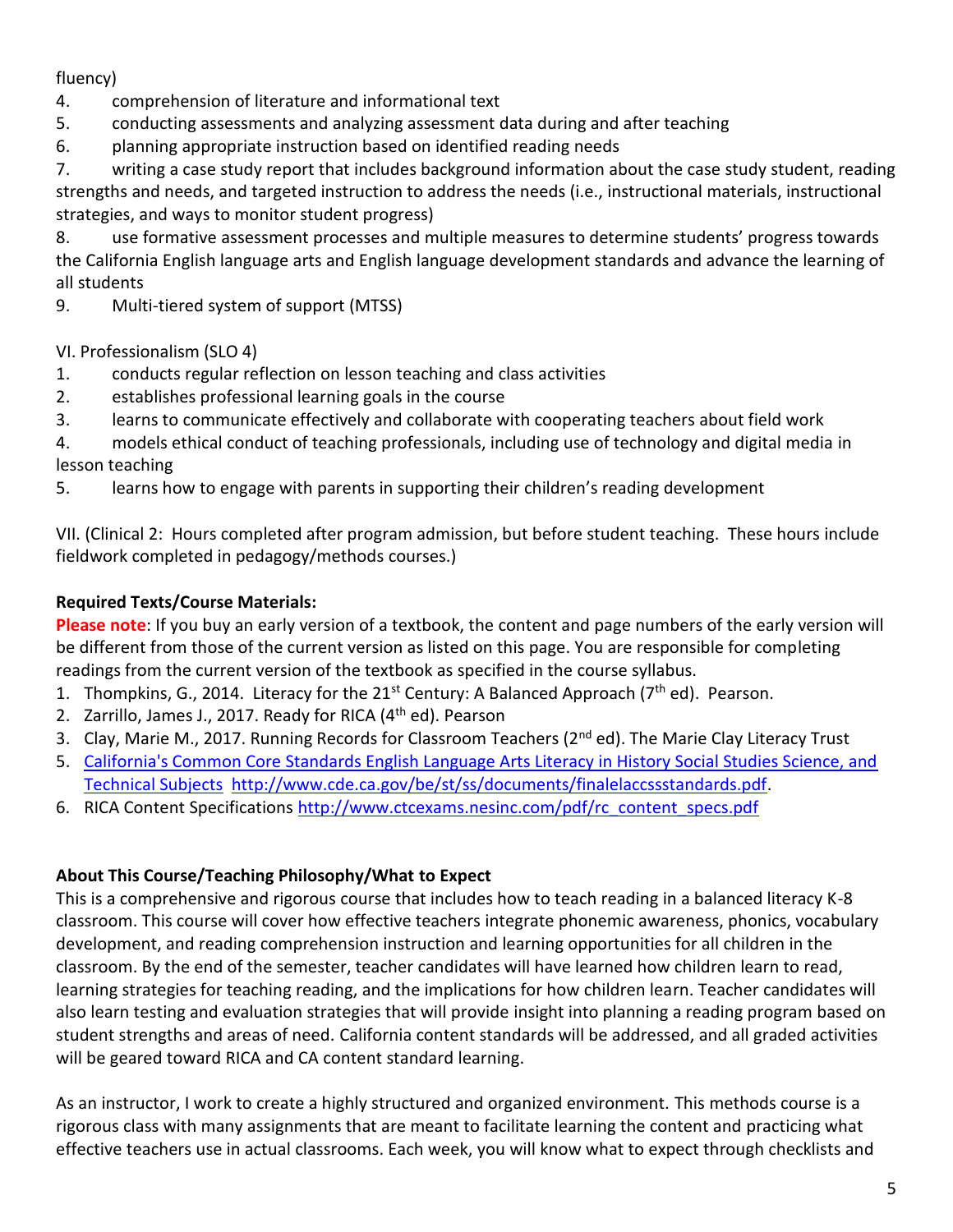organized lectures and materials. We will work one week at a time and by the time assignments are due, you will have the content and expectations clearly communicated.

I am very open to providing assistance and support to my students. I appreciate when students reach out with questions before assignments are due. Many assignments are due on Sundays, so if assistance is needed, you will want to reach out several days before the due date. I often do not respond to emails on the weekends. I am flexible if students communicate with me before the due date of a given assignment. My goal is for every student to learn the material with success. If, for some reason, you do not do well on an assignment, I encourage to look at the feedback I provide, reach out for assistance, and resubmit. Good communication with me will always work to your advantage!

## **Mode of Delivery and Technical Requirements**

This course is conducted entirely through Alternative Modes of Instruction, using both synchronous online and asynchronous learning. Students will access the course material and activities on [BeachBoard](https://bbcsulb.desire2learn.com/d2l/home) and are required to participate in synchronous class meetings via [Zoom](https://csulb.zoom.us/meeting) . All students must have access to a computer or other device with Internet functionality to access BeachBoard and Zoom, participate in class activities, and complete assignments. Students must also have access to Internet sufficient to interact in synchronous online class meetings.

Students who experience unexpected technical issues for an online class session or assignment will be provided with the opportunity to make up missed work. Students who experience technical issues during a synchronous online meeting or with an assignment should email me as soon as possible to let me know.

To access this course on [BeachBoard](https://bbcsulb.desire2learn.com/d2l/home) and [Zoom,](https://csulb.zoom.us/meeting) students will need access to the Internet and a supported web browser (Safari, Google Chrome or Firefox). Log in to [BeachBoard](https://bbcsulb.desire2learn.com/) with your CSULB Campus ID and BeachID password. Once logged in, you will see the course listed in the My Courses widget; click on the title to access the course. To access Zoom, first install the [latest version](https://zoom.us/download) of the Zoom app on your device. Use the link provided and/or sign in using your CSULB Campus ID and BeachID password via Single Sign On to create or join a Zoom session. If students need technical assistance during the course or would like to report a technical issue with BeachBoard or Zoom, they should contact the [Technology Help Desk.](https://www.csulb.edu/academic-technology-services/academic-technology-resources-for-students) The university provides a variety of [technology resources](https://www.csulb.edu/academic-technology-services/academic-technology-resources-for-students) to students.

#### **Course Communication and Zoom Etiquette**

We will use BeachBoard to make announcements, communicate information, post assignments and corresponding due dates, and discuss course-related topics. Please note: It is the student's responsibility to check BeachBoard a minimum of twice per week, as it will contain important information about upcoming class assignments, activities, and other elements of the course. Students should also be sure to check their CSULB email accounts a minimum of once per week to receive important communications about the course from the instructor or other enrolled students. Students should also review the Office of Student Conduct and Ethical Development's [Zoom Etiquette for Students @ the Beach.](https://www.csulb.edu/sites/default/files/u48211/zoom_etiquette_for_students.pdf)

**Course Schedule** See attached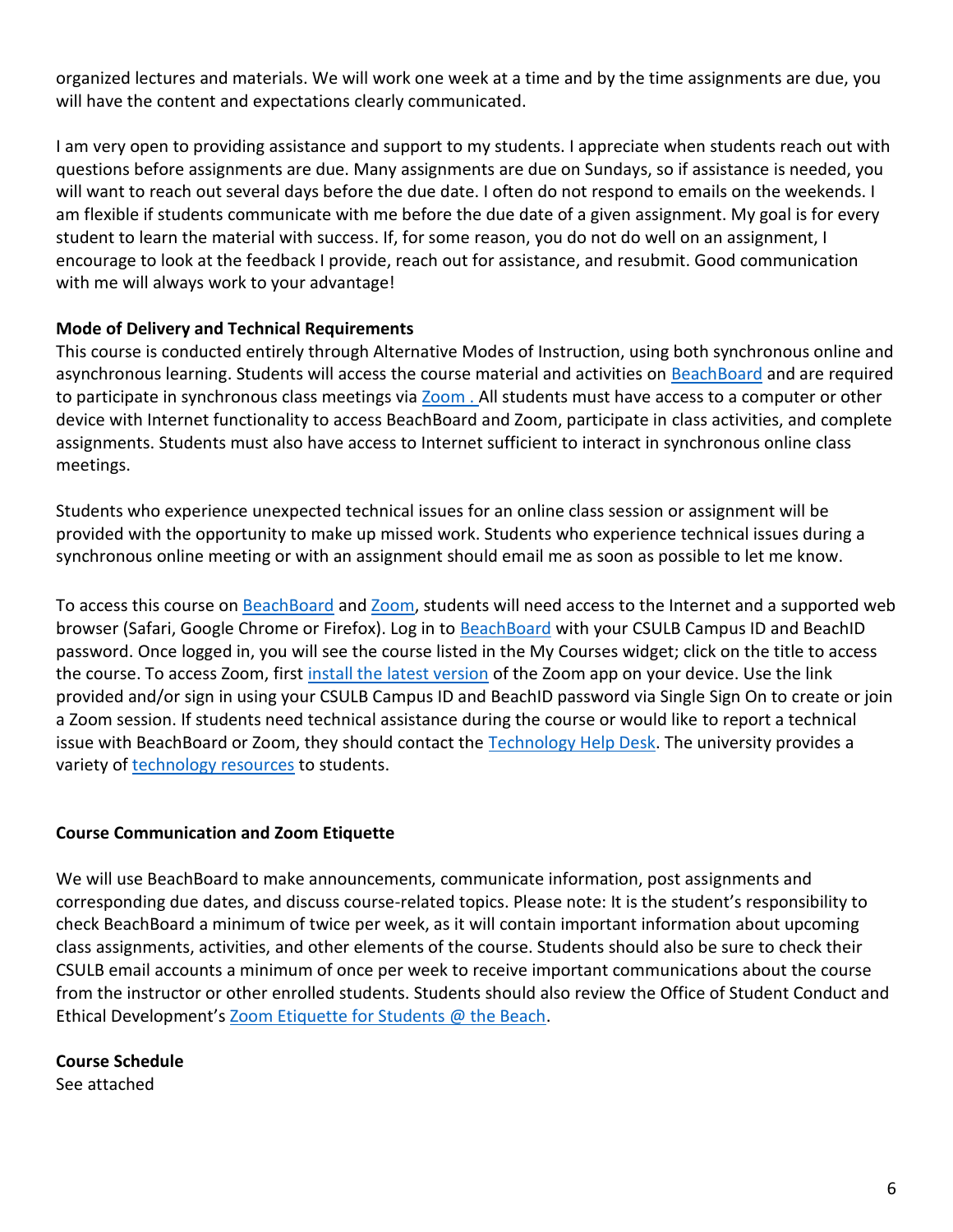# Course Evaluation Components and Grading

## **Evaluation Components**

*I. Response Journals (15 points, 3 points x 5)*

Please read thoroughly all the assigned readings for each module (see the course schedule). In each response journal, you need to:

- 1. Answer the question(s) provided by the instructor, and/or
- 2. Fill in the assigned graphic organizer provided by the instructor on Beachboard: Content: Response **Journals**
- 3. Your response journal should be in your own words and not a copy/pasted from the textbook.
- 4. Submit your response journal to the Dropbox. Late Response Journals will receive 0 points.

#### *II. Field Experience and Lessons*

- In response to the global pandemic, this course has been modified. Instead of working with a small group of students, you will complete *Alternative Assignments* (viewing videos, analyzing teaching and student work, writing lesson plans, participating in collaborative discussions). Detailed descriptions of each lesson will be on Beachboard.
- You will annotate 10 videos provided by the instructor. You will be observing teachers instructing an aspect of reading instruction. See Beachboard for form and example.
- Alternative Assignment hours will be reported to S4@thebeach to meet CTC requirements.
- Alternative Assignment Equivalency Hours:

| Phonics Lesson & Reflection                     | 1.5 hours |
|-------------------------------------------------|-----------|
| Teaching Comprehension Strategy with Fiction    | 1.5 hours |
| Lesson Plan                                     |           |
| Informational Text Lesson & Analysis Reflection | 1.5 hours |
| (Signature Assignment)                          |           |
| <b>Case Study Assessment Analysis</b>           | 2.5       |
| Video Viewing and Annotated Bibliography        | 3 hours   |
| <b>Total Hours:</b>                             | 10 hours  |

• You will write 3 lesson plans for your fieldwork class. Two **original lessons need to be developed**, taught to a K-8 student (this can be a neighbor, family friend, any known child, or an adult pretending to be a child if needed), and self-reflected. One original lesson will be developed and not taught. You will teach your lessons to a child in a setting of your choosing (via Zoom/Facetime/in person). The guideline for each lesson is on the Beachboard under a specific week where each lesson is discussed. Lessons must be in the format taught during class and contain a well written three part lesson objective.

#### **Lesson 1: Develop, teach, and reflect on one Phonemic Awareness or Phonics lesson Lesson 2: Develop one comprehension lesson with literature (fiction)**

#### **Lesson 3: Develop, teach, and reflect on one comprehension lesson with informational text (non-fiction) (Course Signature Assignment)**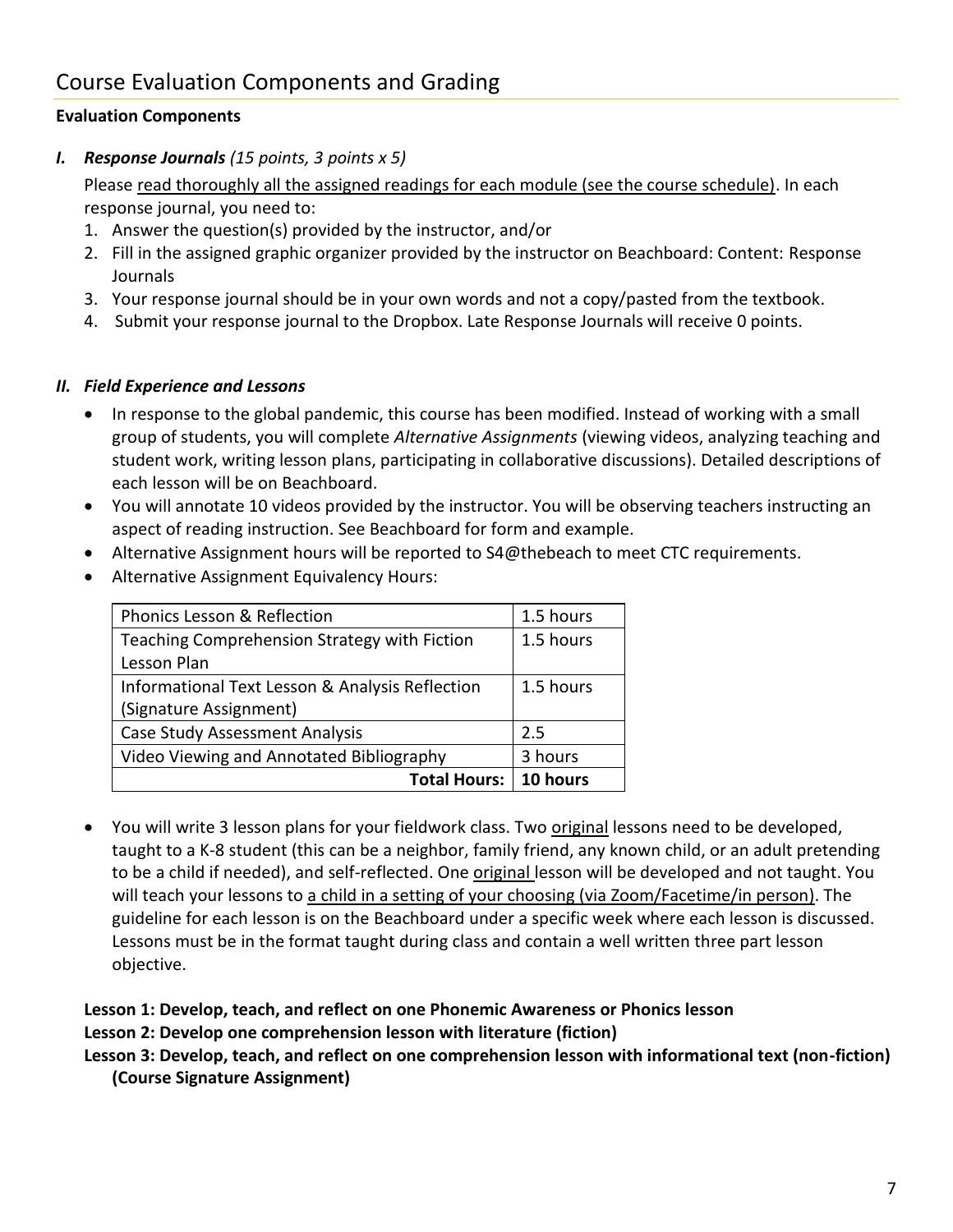## *III. Case Study Assessment*

Assess reading development of an early (K – 2<sup>nd</sup> grade) elementary student (this can be a neighbor, family friend, any known child, or an adult pretending to be a child if needed), and develop a case study of the "student" as part of your field experience. The components of the case study include:

- 1). Reading Interests and Concepts about Reading Survey (interests and concepts about reading)
- 2). Phonemic Awareness and Phonics Skills Assessments:

Letter Identification Task (alphabet knowledge) **AND AND** Yopp-Singer Test of Phoneme Segmentation **AND** Early Names Test (phonics)

- 3). San Diego Quick Assessment (phonics, high frequency and sight word knowledge) **AND** 10 minute writing spree
- 4). Miscue Analysis and Retelling: The Running Record

Detailed guideline for each case study assessment will be on Beachboard under a specific week where each assessment is discussed.

You will assess the student and write a 1-2 page overview of the provided child's current literacy processing revealed in each task. Each summary will include bullet points of the following: 3-5 points of the child's current strengths, 3-5 points about the child's immediate areas of need, 3-5 bullet points of instructional activities that would be likely next steps for the student.

*IV. Signature Assignment (Develop, teach, and reflect on one comprehension lesson with informational text;*  Due in Dropbox of Course Beachboard). (This can be a neighbor, family friend, any known child, or an adult pretending to be a child if needed)

Detailed guideline is on the Beachboard under a specific week where the signature assignment is discussed.

*V. Online Module of Middle School Reading Comprehension:* Complete IRIS online modules; submit screenshot of Wrap Up page and 1 page written reflection.

*VI. Fieldwork Submission***:** Complete fieldwork paperwork on S4@thebeach and submit screenshot to Dropbox by due date.

# **Course Grading**

This is a comprehensive, hands-on course that requires you to have considerable outside class preparation and commitment in addition to the minimum 10 hours of alternative field provided by the instructor. If you find yourself unable to complete the course assignments on time, you are highly encouraged to review the withdrawal policy in the CSULB Schedule. Incomplete grades are RARELY given in this course and only in cases of extreme circumstances. Becoming "overloaded" or "overwhelmed" does not constitute an emergency. You will need to keep me informed if you are experiencing difficulty in meeting the given deadlines.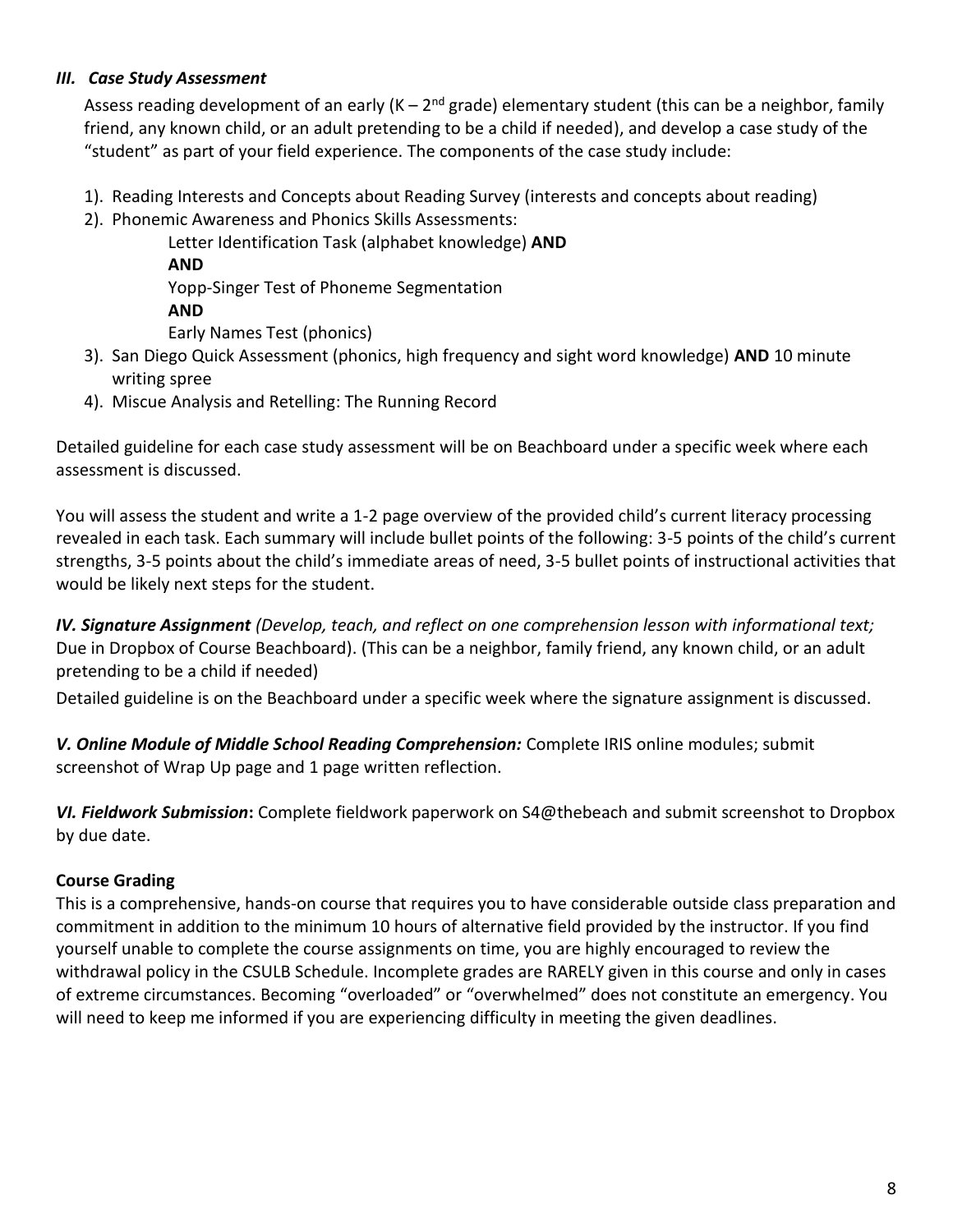#### **How to Pass This Course?**

1. Have a thorough understanding about the course expectations.

2. Attend every class and be on time! Actively participate in class discussions and activities. Concentrate on learning the content of this class during our time together.

3. Complete all required readings (all 3 textbooks).

4. Follow guidelines for course assignments. DO NOT wait until the due date to start working on an

assignment.

5. TAKE NOTES about what you are learning.

6. Ask the professor questions in a timely manner.

7. Respect everyone in the learning community and enjoy learning.

#### **Grading Scale**

| <b>Letter Grade</b> | Percentage    |  |
|---------------------|---------------|--|
|                     | 90-100%       |  |
| R                   | 80-89%        |  |
| C                   | 70-79%        |  |
| D                   | 60-69%        |  |
|                     | 59% and below |  |

#### **Evaluation Components and Weight**

Weekly Class Participation (Quick-writes; quizzes; active participation on Zoom and on Beachboard; group work)

|                                                                                                                                                                 | $(2$ points x 15) | 30 |
|-----------------------------------------------------------------------------------------------------------------------------------------------------------------|-------------------|----|
| Response Journals (SLOs 1-5)                                                                                                                                    | (3 points x 5)    | 15 |
| Phonemic Awareness/Phonics Lesson (field experience)<br>(SLOs#1, 2, 3, 4, & 6; CCSS foundational skills)<br>Lesson Plan<br>Teaching to a partner and Reflection | 10<br>10          | 20 |
| Comprehension Lesson with Literature (field experience)<br>(SLOs#1, 2, 3, 4, & 6; CCSS literature)<br>Lesson Plan                                               | 10                | 10 |
| Case Study Assessments and Summaries (field experience)<br>1. Reading Interests and Concepts about Reading Survey                                               | 10                | 50 |
| 2. Letter/Sound Identification AND<br>Yopp-Singer Test of Phoneme Segmentation AND                                                                              |                   |    |
|                                                                                                                                                                 | <i>10</i>         |    |

 *Early Names Test*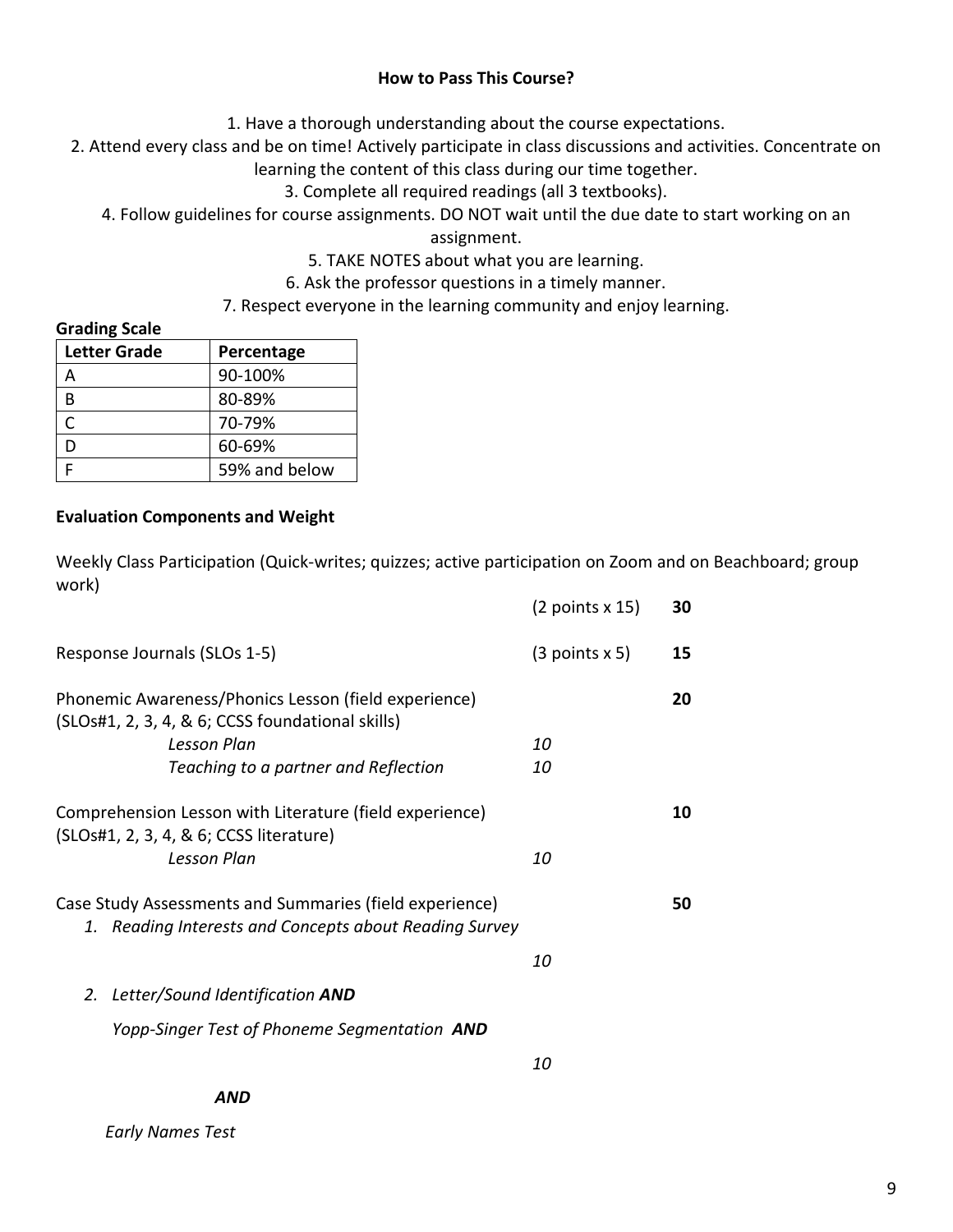| 3. San Diego Quick Assessment                    |     |
|--------------------------------------------------|-----|
| 4. Running Record Miscue Analysis and Strategies | 20. |

Signature Assignment (**Develop, teach to your case study child\*, and reflect on one original comprehension lesson with informational text** due to Task Stream and Beachboard)

| <b>Total Points</b><br><b>Extra Credit (optional Response Journal #6)</b>                        |           | 185<br>3 pts |
|--------------------------------------------------------------------------------------------------|-----------|--------------|
| Fieldwork Paperwork/Hours submitted to S4                                                        | <i>10</i> | 10           |
| Online Module on Middle School Reading Comprehension<br>Video Viewing and Annotated Bibliography | 10<br>10  | 10<br>10     |
| Lesson Plan<br>Reflection scored on rubric (16 points)                                           | 14<br>16  | 30           |
| (SLOs#1, 2, 3, 4, & 6; CCSS informational text)                                                  |           |              |

# Course Policies

#### **Attendance and Participation**

Attendance (e.g., being present for all synchronous class sessions) and active participation are essential to your success in this class. Attendance and Participation is part of your grade and will be monitored both through attendance at Zoom sessions and through work with a partner throughout the semester. Nonparticipation in these aspects of the course will negatively impact your grade.

Class attendance is mandatory. Professionalism requires you to be on time for each Zoom class and fully prepared by finishing all required readings and assignments. You must be on time and remain throughout the full class. Arriving late or leaving early is disruptive to the learning of others. Given the nature of the course, learning by borrowing a classmate's class notes will be virtually impossible. Attendance will be recorded at the beginning of each class.

Each subsequent absence after the 1st absence will result in a 12-point reduction in your final grade. Arriving late or leaving early for each class will result in a 6-point reduction in your final grade. Excused absences will be granted ONLY if evidence (e.g., a doctor's written notice, a letter for jury duty or university business, or a copy of a funeral program) is provided in a timely manner (i.e., when you come to class after your absence). Excused absences are: (1) student's illness or injury; (2) death, injury, or serious illness of an immediate family member or the like; (3) religious reasons (California Education Code section 89320); (4) jury duty or government obligation; (5) University sanctioned or approved activities. Students are fully responsible for the content of the classes due to absences.

#### **Class Civility**

In Zoom class and on Beachboard, you are expected to actively participate in class discussions and activities, and act in a professional manner, including working collaboratively with peers and respecting peers' viewpoints and perspectives. During class, students limit distractions as a courtesy to the instructor and classmates. Cameras are expected to be on during Zoom classes. Texting, talking on a cell phone, reading emails, surfing the Internet, and doing homework, are disrespectful to both the instructor and classmates.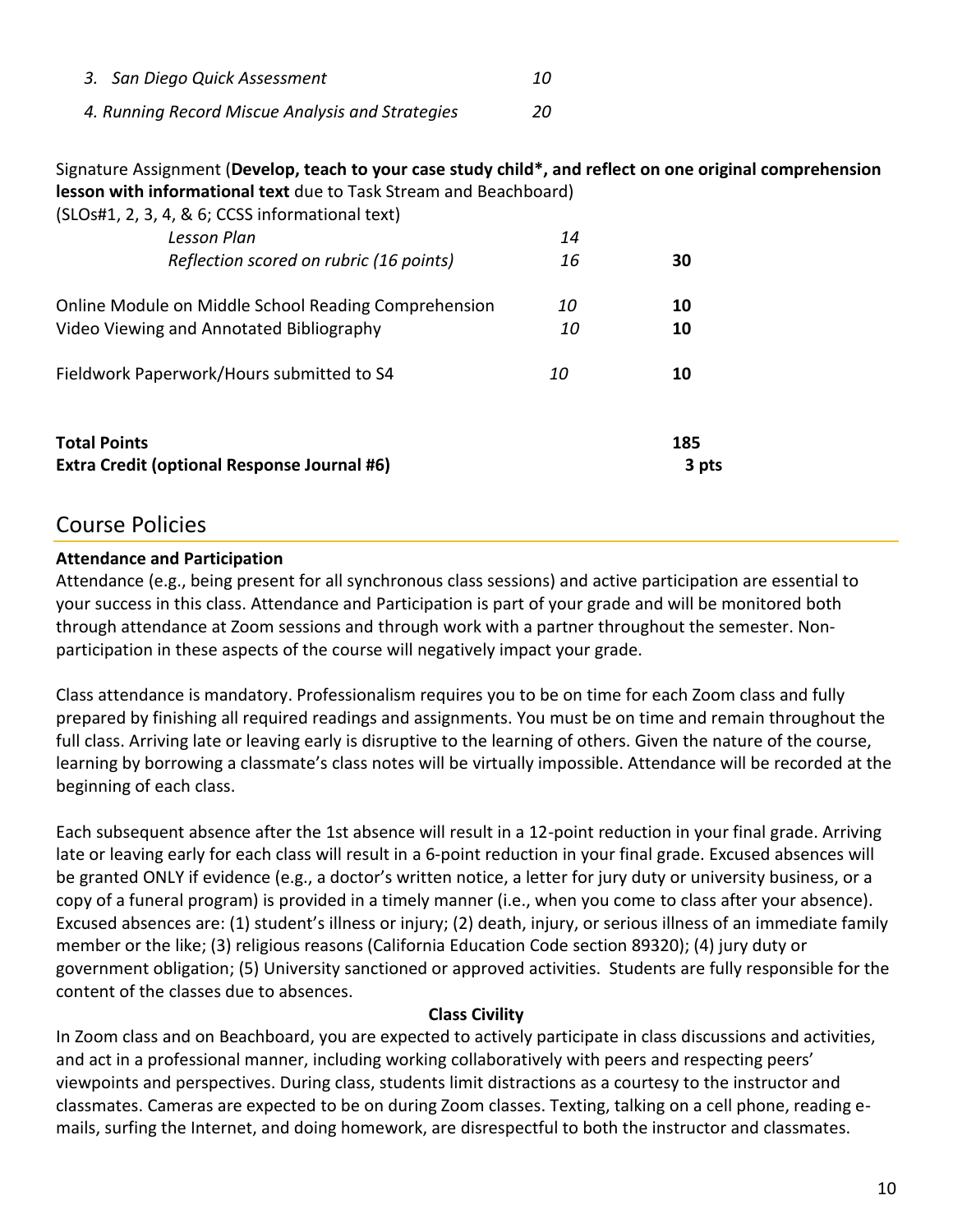## **Course Syllabus, Course Materials, and Course Assignments**

1). You are responsible for the information and requirements stated in this course syllabus; guidelines for course assignments; instructional materials and announcements posted on the Beachboard; and email communications.

2). You are expected to download all course-related materials to your computer and put them in respective folders and subfolders BEFORE EACH CLASS MEETING. Downloaded course materials should be in a folder or a subfolder from which you can easily retrieve. There is NO class time allocated for you to download or search course materials, which is just a huge waste of your valuable class time and your tuition! You are expected to bring course materials to the class meeting as specified in the course schedule.

3). Once you have completed this course, you will NOT have access to the course content on the Beachboard.

## **Quality of Assignments and Submission of Your Work**

1). You should word process all of your course assignments using 12-point font, black print, reasonable margins, numbered pages, and double-spacing.

2). Assignments are expected to have correct grammar, spelling, and punctuation.

3). It is your responsibility to label and submit each work (that is required to be submitted online) to a specific dropbox on the Beachboard as specified in each guideline for a course assignment.

4). You are advised to keep a copy of each submitted work for your own records.

## **Due Dates**

1). All course assignments are due on the date specified the course schedule. Late submissions will have a 20% deduction in score. Late work will not be accepted one week after due date.

2). Weekly readings and response journals will not be accepted late. It is important that you keep up with your weekly readings to fully participate in this course.

3). Any course assignment that does not follow its guideline will receive a grade of 0.

## **Late Work/Make-up Policy**

All assignments are to be typed in Times New Roman; 12-point font, double spaced, and uploaded to BeachBoard Dropbox except when otherwise indicated.

Assignments are performance-based and graded according to specific criteria. The instructor is more than willing to clarify any questions about assignment criteria. Partial or off-topic assignments will not be accepted for grading.

Late assignments, turned in after the due date stated in the syllabus, will be assessed a 20% grade point penalty. No assignments will be accepted one week or more after the initial due date. Late assignments will not be eligible for extra credit points.

Late response journals will not be accepted.

No late assignments will be accepted after the final day of class.

Keep a copy of each assignment for your own records.

At the instructor's discretion, students will be given the opportunity to rewrite no more than two (2) assignments during the semester. No late papers, off-topic, or incomplete assignments are eligible for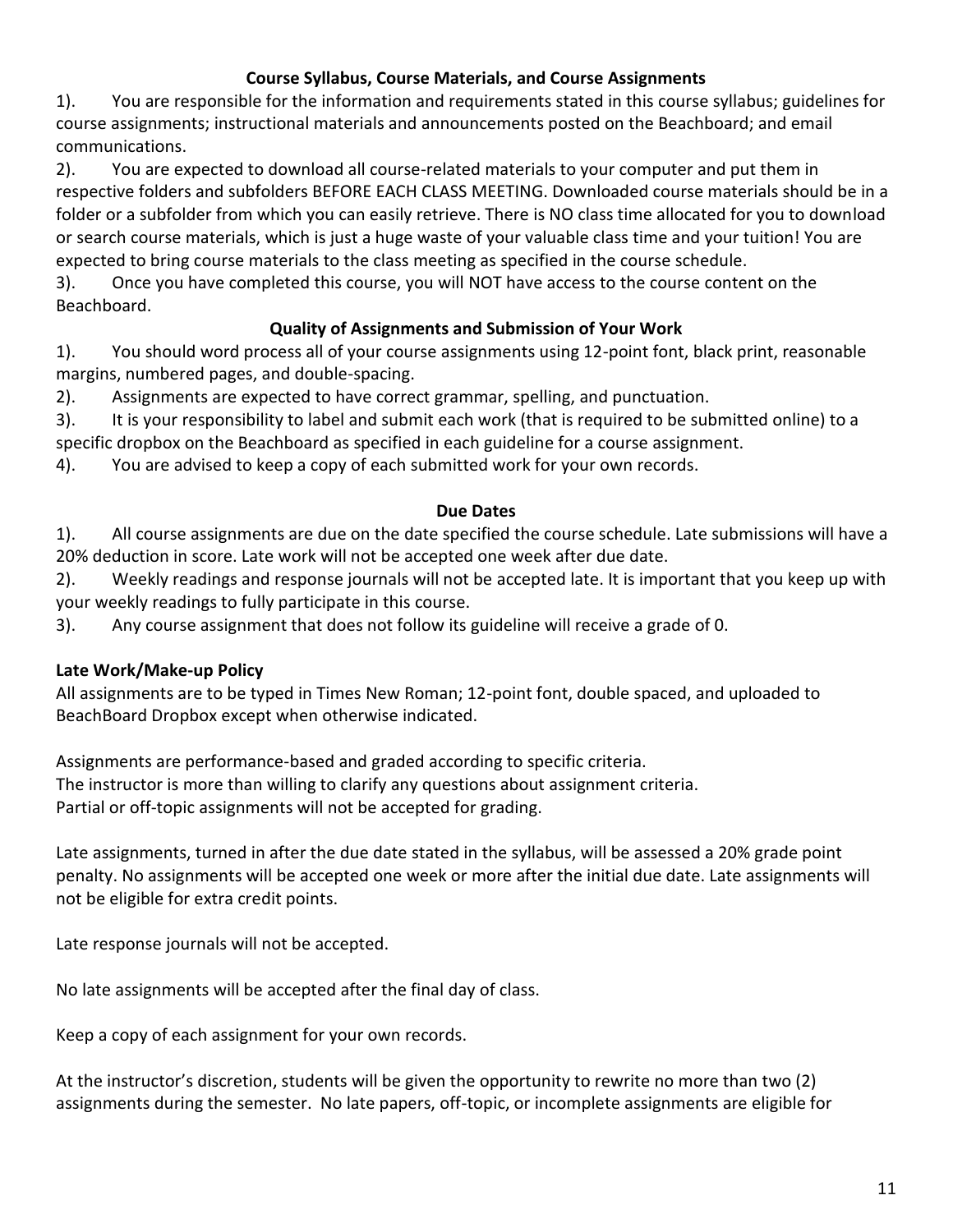#### rewriting.

No extra credit is assessed to rewritten assignments.

Students choosing to rewrite an assignment will have a one-week deadline. For example, once an assignment is returned, the student will have seven days to rewrite and submit it for a change of grade. Rewritten assignments are not eligible for full credit. They will automatically be deducted 20%.

### **Plagiarism/Academic Integrity Policy**

There is zero tolerance for cheating, plagiarism, or any other violation of academic integrity in this course. Work submitted is assumed to be original unless your source material is documented using proper citations. Using the ideas or words of another person, even a peer or a web site, as if it were your own, constitutes plagiarism. It is your responsibility to review the University policy on [Academic Integrity](https://www.csulb.edu/academic-senate/policy-academic-integrity-regarding-cheating-and-plagiarism) that governs your participation in courses at CSULB.

## **University Withdrawal Policy**

Class withdrawals during the final 3 weeks of instruction are not permitted except for a very serious and compelling reason such as accident or serious injury that is clearly beyond the student's control and the assignment of an Incomplete grade is inappropriate (see [Grades\)](http://www.csulb.edu/depts/enrollment/student_academic_records/grading.html). Application for withdrawal from CSULB or from a class must be filed by the student [online,](https://www.csulb.edu/student-records/dropping-and-withdrawing) whether or not the student has ever attended the class; otherwise, the student will receive a grade of "WU" (unauthorized withdrawal) in the course. View the CSULB guidelines on [Dropping and Withdrawal](https://www.csulb.edu/student-records/dropping-and-withdrawing#:~:text=Policy,after%20separation%20from%20the%20university.) for more detailed information.

#### **Special Needs Accommodations**

Students with disabilities who require reasonable academic accommodations are strongly encouraged to register with the Bob Murphy Access Center (BMAC) each semester. Students must submit supporting disability documentation to BMAC and provide faculty of any BMAC verification of accommodations as early in the semester as possible. BMAC is located in the Student Success Center, Room 110 and may also be reached by phone at (562) 985-5401 or via email at **bmac@csulb.edu**.

If you should have specific requests for in-person courses related to COVID-19, please contact BMAC at [bmac@csulb.edu](mailto:bmac@csulb.edu) for reasonable accommodations.

## **College of Education Expectations for Professional Conduct**

Professional conduct and ethical dispositions are expected of all CED students at all stages of program participation including: advising, coursework, clinical/field practice, and extra-curricular activities in face-toface, hybrid and online/virtual learning environments.

According to the [CSULB-CED Student Professional Conduct Policy,](https://www.csulb.edu/sites/default/files/u48211/final-ced_student_professional_conduct_policy-1-2021.pdf) CED students are expected to:

- 1. Act to benefit all individuals and communities by promoting the physical and psychological safety of others. Do no harm.
- 2. Abide by the mission, policies, procedures, safety regulations, and standards of professionalism of partnering institutions (e.g., schools, clinics, colleges, community organizations) when engaged in clinical or field practice.
- 3. Demonstrate cultural competence and responsiveness in honoring and respecting multiple perspectives, identities, and lived experiences of others in diverse classroom and clinical settings.
- 4. Monitor professional integrity by engaging in self-reflective practice and acknowledging the consequences of one's own actions or inactions on others.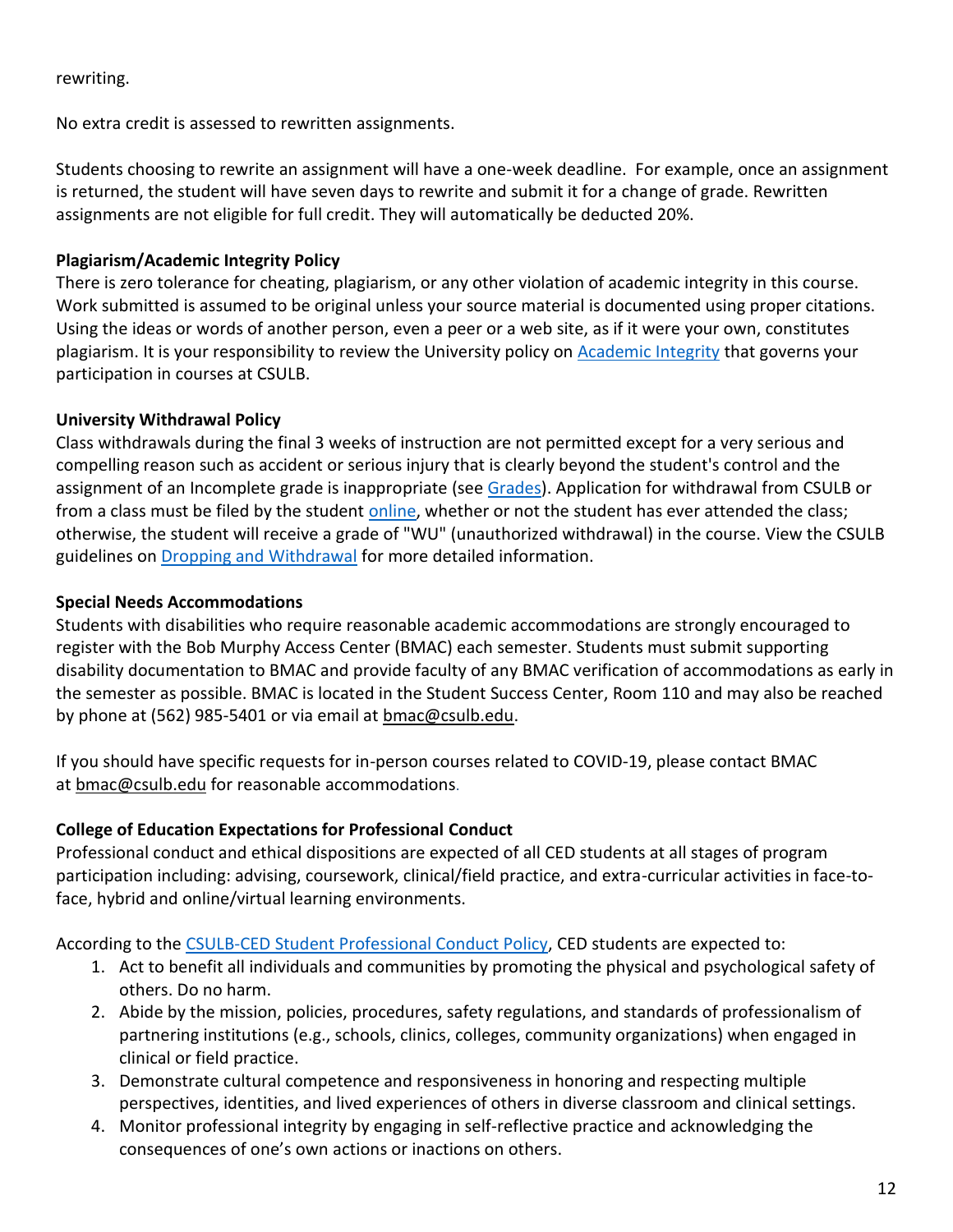5. Maintain essential collegial behaviors and ethical obligations delineated in standards of professional practice by accrediting organizations and professional associations in one's field of practice, including but not limited to the California Commission on Teacher Credentialing and other associations noted in the appendices to this document.

All students are asked to sign an acknowledgement indicating their awareness of the above standards for professionalism. CED students also must adhere to CSULB's Rules and Regulations and student conduct codes enforced by the CSULB Office of Student Conduct & Ethical Development, as well as to college, department, and program policies. If deemed necessary, reports of discriminatory behaviors toward others based on age, culture, national origin, gender, ability, race, religion, or sexual orientation will be referred to the CSULB Office of Equity and Diversity. Observed forms of harassment in physical or digital form may require immediate referral to the CSULB Office of Student Conduct & Ethical Development. Claims of sexual harassment, discrimination, harassment, or retaliation will be reported immediately to the CSULB Office of Equity and Diversity.

# Additional Information

## **Sexual Assault, Rape, Dating/Domestic Violence and Stalking**

Title IX prohibits gender discrimination, including sexual harassment and sexual misconduct. If you have experienced sexual harassment, sexual assault, rape, dating/domestic violence, or stalking, the campus confidential Victim's Advocate is available to help. Jaqueline Urtez (e: [advocate@csulb.edu,](mailto:advocate@csulb.edu) p: (562) 985-2668) can provide **free** and **confidential** support, accommodations, and referrals for victims without having to report the assault to campus authorities. While students are welcome to discuss assaults with faculty, both faculty and teaching assistants are mandatory reporters who are required to report all incidents of sexual harassment/misconduct to the Title IX office for follow-up and possible investigation. Students who do wish to report the assault for possible investigation may contact the confidential victim's advocate, who can help them through the reporting process, or they can report the assault directly to the Title IX Office by completing an online reporting form at<https://www.csulb.edu/equity-diversity/title-ix> or contacting the Office of Equity & Diversity at [OED@csulb.edu.](mailto:OED@csulb.edu)

## **Student Support Services**

The Division of Student Affairs curates a full list of student support services on the [Programs and Services](http://web.csulb.edu/divisions/students/programs.html) website. Students are encouraged to reach out for support or to get involved in student programming.

Students who are facing challenges resulting in housing and/or food insecurity are urged to contact the Basic [Needs Program.](https://www.csulb.edu/student-affairs/basic-needs-0) Students may also email [supportingstudents@csulb.edu](mailto:supportingstudents@csulb.edu) or call (562)985-2038*.*

## **CSULB Vaccination and Mask Policy**

Vaccinations: CSULB requires all students to complete the online vaccine certification by August 23, 2021, and the entire CSU system requires students to be fully vaccinated against COVID-19 by September 30, 2021, unless they have an approved exemption. All members of the campus community have access to an online vaccination certification on the University's single sign-on screen. As part of the certification, you will need to upload proof of having been vaccinated, usually in the form of a JPG or PDF of your immunization card. A screenshot of a digital record is also an option. The form allows you to qualify for a legitimate medical or religious exemption, or you may indicate that you will not access campus facilities this fall. If you have only received the first dose of a two-dose vaccine, you won't be able to submit the certification form yet. As soon as you receive the second dose and your vaccination card is updated, you may then submit the form. If you